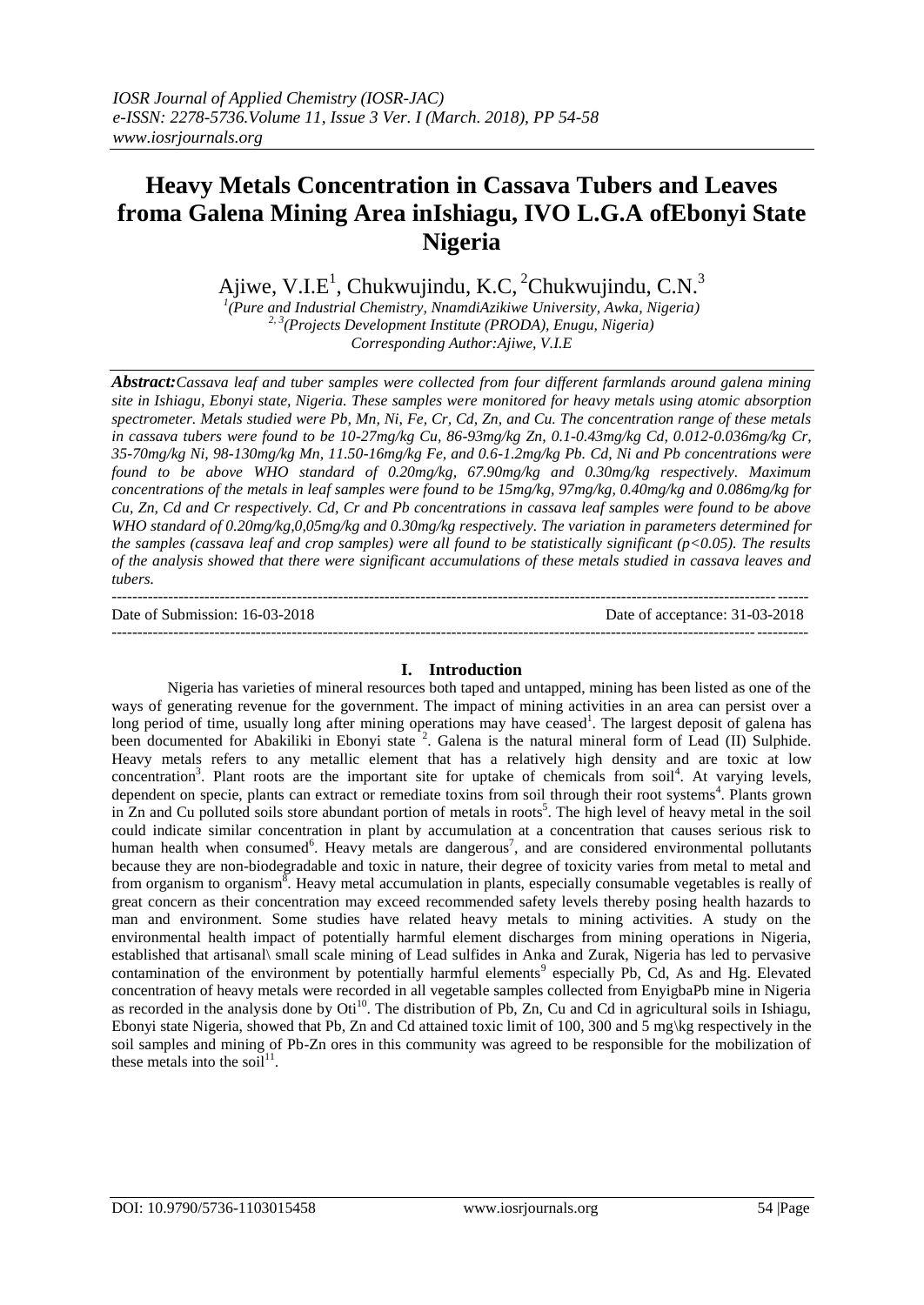

#### Map of parts of Okigwe NE312 and Afipko NW 313 (Showing Sites)

# **II. Material And Methods**

Cassava samples (tubers and leaves) were collected in triplicates and randomly from four different farmlands near galena mining sites (farm N, S, E and W). Control samples were taken from a cassava farm located at Nchatancha village in Enugu state. The samples were identified and packed into polyethylene bags. In the laboratory, they were washed to remove any surface deposits (dust and other particles that may act as contaminants).

1g of each ground sample (cassava tubers and leaves) was put into separate beakers, digested with 15ml tri acid mixture (conc HNO<sub>3</sub>, conc HClO<sub>4</sub>, and conc H<sub>2</sub>SO<sub>4</sub> in the ratio of 5:1:1) at 80<sup>o</sup>C in a water bath until a transparent solution appeared<sup>12</sup>. After cooling, the digested samples were filtered using whatman No1 filter paper. The filtrates were made up to 100mls mark in volumetric flasks with distilled water. Heavy metals were analyzed in the digested samples using atomic absorption spectrophotometer (Buck Scientific 210 VGP). Atomic absorption spectrophotometer analysis was done by selection of various units of the instrument; the lamp selection, wavelength selection, silt adjustment and flame adjustment. All reagents used were of analytical grade, analysis was done in triplicates. In all determinations, blanks were included.

#### **Statistical analysis**

The variations of the level of heavy metals in cassava tubers and leaves were analyzed using the analysis of variance (ANOVA) in excel, at 0.05 significance levels.

## **III. Result**

The concentrations of heavy metals in cassava tubers from farmlands near galena mining site are shown in Table1. The standard deviations of the values were also shown. Figure 1 shows the level of increases of various heavy metals at different locations from the control. Cassava tubers from the E has the highest concentration of copper while those from N, S and W has the same values of 10.00 mg/kg. The highest concentration of zinc was found in cassava tubers from the E while those from the N have the least values. Nickel and iron concentration ranged from 35-70 mg/kg and 18-76mg/kg respectively in the tubers while manganese concentration in tubers was found to be between 98-130 mg/kg. Values of lead were found to be high in cassava tubers from all the farmlands with the highest value of 1.2 mg/kg for N.

| <b>Table 1:</b> Heavy metal content of cassava tubers (mg/kg) |                 |       |       |      |      |       |       |        |      |
|---------------------------------------------------------------|-----------------|-------|-------|------|------|-------|-------|--------|------|
| Location                                                      |                 | Сu    | Zn    | Cd   | Cr   | Fe    | Ni    | Mn     | Pb   |
| S                                                             | Mean            | 10.00 | 90.00 | 0.20 | 0.03 | 11.50 | 36.00 | 130.00 | 0.60 |
|                                                               | SD <sub>±</sub> | 2.01  | 2.00  | 0.03 | 0.01 | 1.50  | 2.65  | 1.73   | 0.02 |
| W                                                             | mean            | 10.00 | 87.00 | 0.43 | 0.04 | 16.00 | 70.00 | 130.00 | 0.60 |
|                                                               | SD <sub>±</sub> | 3.00  | 2.65  | 0.13 | 0.00 | 0.96  | 2.65  | 1.00   | 0.02 |
| E                                                             | mean            | 27.00 | 93.00 | 0.10 | 0.02 | 15.40 | 40.00 | 130.00 | 0.90 |
|                                                               | SD <sub>±</sub> | 5.77  | 1.00  | 0.06 | 0.06 | 4.05  | 2.00  | 1.00   | 0.07 |
| N                                                             | mean            | 10.00 | 86.00 | 0.20 | 0.01 | 12.00 | 35.00 | 98.00  | 1.20 |
|                                                               | SD <sub>±</sub> | 1.14  | 1.50  | 0.06 | 0.00 | 6.39  | 2.00  | 1.50   | 0.08 |
| Average                                                       |                 | 14.25 | 89.00 | 0.23 | 0.05 | 13.73 | 45.25 | 122.00 | 0.83 |
|                                                               |                 |       |       |      |      |       |       |        |      |

| <b>Table 1:</b> Heavy metal content of cassava tubers (mg/kg) |  |
|---------------------------------------------------------------|--|
|---------------------------------------------------------------|--|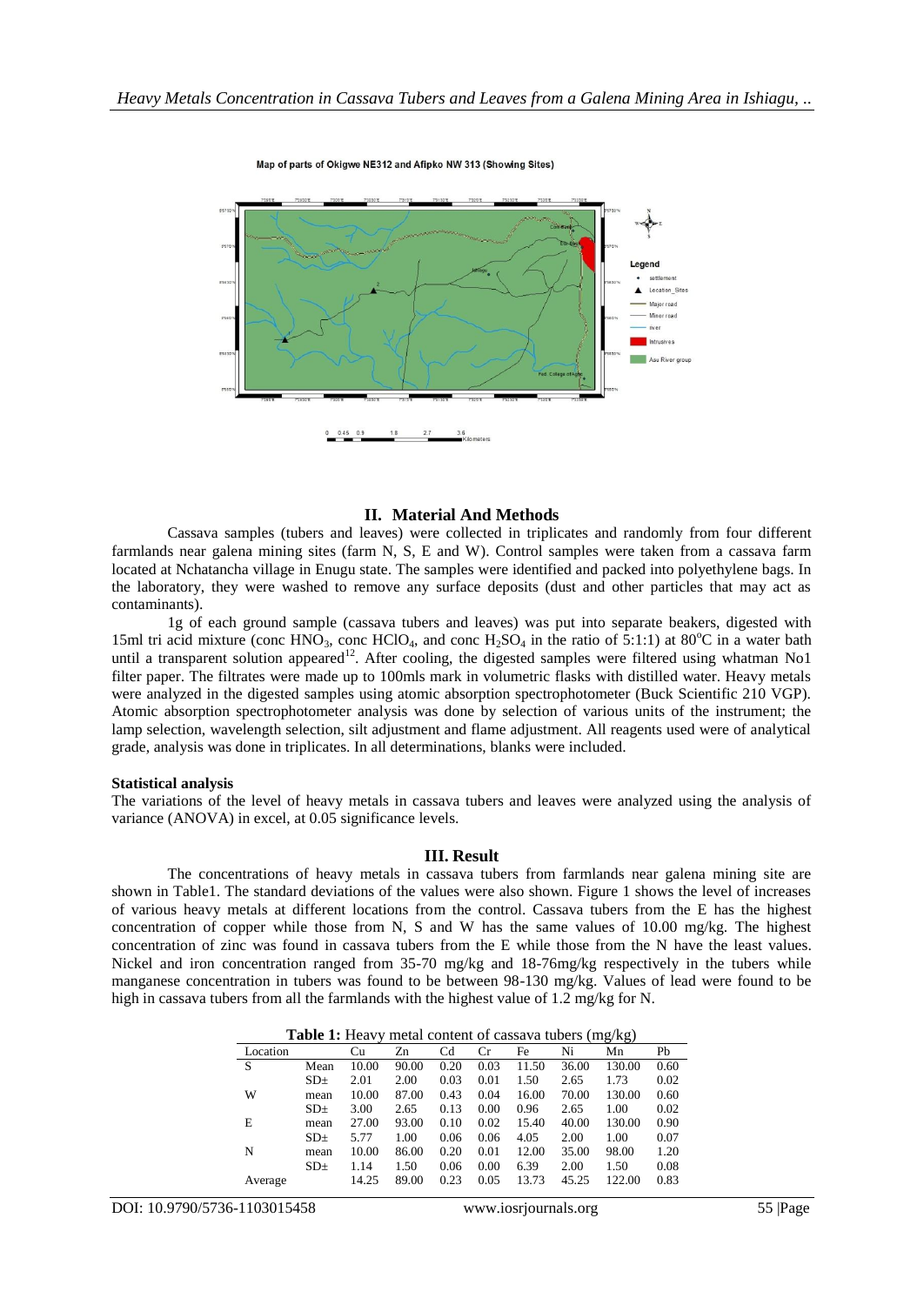*Heavy Metals Concentration in Cassava Tubers and Leaves from a Galena Mining Area in Ishiagu, ..*



Fig 1: The concentration levels of heavy metals in cassava tubers

The concentration of heavy metals in cassava leaves across different locations of the galena mining site is shown in Table 2: The increase in the level of heavy metals from the control for cassava leaves is shown in Figure 2. In S, N and W cadmium levels in leaves were found to be high, with range value of 0.10mg/kg to 0.40 mg/kg. Concentration of zinc was more in cassava leaves from E and least in those from W. Lead concentration was also more in samples from E and least in those from S. Range concentrations of nickel and manganese were found to be 15mg/kg-30mg/kg and 31mg/kg-91mg/kg respectively. Iron concentration was observed to be between 12.00mg\kg and 20.10mg\kg while that of chromium was between 0.01mg/kg-0.09mg/kg. In S, N and W cadmium levels in leaves were found to be high, with range of 0.10mg/kg to 0.40 mg/kg. Concentration of zinc was more in cassava leaves from E and least in those from W. Lead concentration was also more in samples from east and least in those from south. Range concentrations of nickel and manganese were found to be 15mg/kg-30mg/kg and 31mg/kg-91mg/kg respectively. Iron concentration was observed to be between 12.00mg\kg and 20.10mg\kg while that of chromium was between 0.01mg/kg-0.09mg/kg.

**Fig 2: The concentration levels of heavy metals in cassava leaves**

# **IV. Discussion**

The values of cadmium in cassava tubers were all on the high level, except for those tubers from farm E. General high level of cadmium in these cassava samples from different farmlands could be due to the rate with which cadmium is taken up from polluted soil through roots, since this metal occurs in association with Pb- $Zn<sup>13</sup>$ . Fig 1 showed that lead had a slight increase from the control while increase in iron was even at different locations with farm W and E having the highest values. The chart also reveals that increase in cadmium and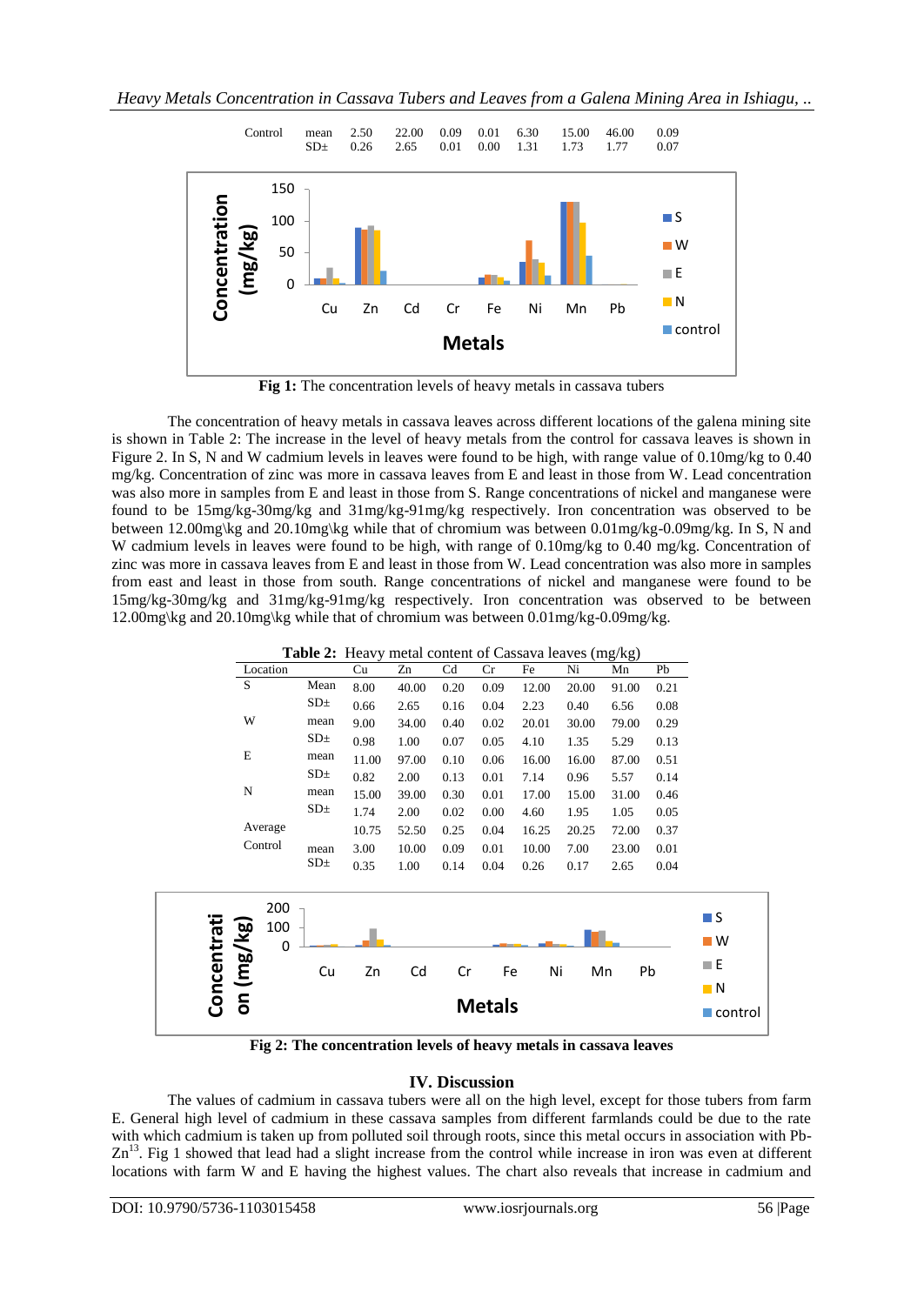chromium was less than others. The increase in zinc, manganese and nickel from control were also high and it can be seen that the level of zinc was evenly distributed across the various locations. The variation in concentration of these heavy metals in cassava tubers from different farm locations could have been influenced by soil (soil type and soil pH which has been made acidic by pollution). Acidity of a soil increases the rate in which nutrients and also metals are taken up from soil to plants. Topography of the area might also be attributed to the high concentration of lead and zinc in most of the tubers especially those samples obtained from N and E locations. The copper concentration in cassava leaves from N has the highest concentration while those from S were the lowest. Copper was found to be more in tubers than in leaves as shown in Tables 1 and 2. The levels of heavy metals in cassava leaves across various farm locations at the mining site are much higher than the control values showing that mining increased the levels of heavy metals in the cassava leaves as seen in Fig 2. The level of zinc in farm E is very high compared to the level at other farm locations. The mining activities highly increased the level of manganese and zinc at all farm locations. High increase in concentration of heavy metals from control was also seen in nickel, iron and copper. High values of theses metals in cassava leaves could be due to their high concentration in the cassava tubers. High values of lead were recorded for both cassava leaves and tubers, they were all above the WHO permissible limits of 0.30mg\kg for lead. This agrees with work of Ogbonna<sup>14</sup>. The high concentration of lead in both leaves and tubers strongly indicated the presence of heavy metal pollution due to the deposits of Pb-Zn minerals and the mining activities in these areas. Lead pollution in these farmlands was attributed to releases from the mines dumps and asu river shale<sup>11.</sup> Previous work on heavy metals content in soils near Pb-Zn mines district done by Nnabo had shown high concentration of heavy metals in these soils also<sup>15</sup>. There is a strong relationship between metals concentration in soils and vegetables/plants<sup>16</sup>. Mining of Pb-Zn ores is responsible for mobilization of heavy metals into the soil, which is at the same time absorbed by plants. It can be deduced that galena mining increases the level of the heavy metals in these cassava tubers and leaves.

# **V. Conclusion**

This study revealed the various concentrations of some metals: Pb, Cd, Zn, Cu, Fe, Mn, Ni, and Cr in cassava leaves and tubers collected from different farmlands near galena mining site in Ishiagu, Ebonyi state, Nigeria. Cassava tubers and leaves from a non-mining community were also used as control. It was seen from the results obtained, that the cassava tubers and leaves from four different farmlands were polluted as a result of galena mining in Ishiagu, this was shown by the concentration values of these heavy metals and their levels of percentage increase from the control samples. The major pollutants for cassava tubers and leaves were Pb, Zn, Cd and Ni. The concentrations of these heavy metals were all statistically significant at 0.05 significantvaluethere is need to monitor more closely the mining environment under study, to ensure the use of appropriate mining technology and proper mining waste disposal in order to reduce the availability of these heavy metals in consumable crops consumed by inhabitants of these mining communities thereby preserving the health of these inhabitants.

### **References**

- [1] Mackenzie, A.B and Pulford, I .D. Investigation of Contaminant, metal dispersal from a disused mine site at Tyndrum, Scotland, using concentration gradient and stable Pb Isotope ratios, *Applied Geochemistry*, (2002): 17: 1093-1103.
- [2] Alafara, A., Baba, F., Adekola, A. A study of dissolution kinetics of a Nigerian Galena ore in hydrochloric acid. *Journal of Saudi Chemical Society*, (2011):171: 3-5.
- [3] Berkowitz, B and Dror, I. B. Contaminant Geochemistry: Interaction and Transport in the surface environment. Springer Verlag, Berlin, Heidelberg, New York, (2008):pp 61-67.
- [4] Musah, S., Z., Anima-Gyampo, M and Ampadu, B., X. Health risks of heavy metals in selected food crops cultivated in small scale gold mining areas in wassa-Amenfi west district of Ghana, *Journal of Natural Sciences Research*, (2008):3(5): 97.
- [5] Stalikaset, C.D., Ach-Mantalovas, A.S., Pilidis, G.A.V. Multi element concentrations in vegetable spp grown in two typical agricultural areas of Greece. *Science of the Total Environment*, (2008):206:17-24.
- [6] Singh, A., Sharma, R.K., Agrawal, M., Mashal, F.M. Health risk assessment of heavy metals through dietary intake of foodstuffs from the wastewater irrigated site of a dry tropical area of India, *Food Chemical Toxicology*, (2010): 48: 611-619.
- [7] Mishra, S.G and Dimani, D. Soil Pollution, APH publishing Corporation, New Dehli, India, (2009): pp 59-80.
- [8] Duffins, J.H. "Heavy Metals"-A meaningless term? IUPAC *Technical Report Pure and Applied Chemistry*, (2002): 72(5): 793-807.
- [9] Uriah, L., Stephen, N.C., Kenneth, T. Environmental health impact of potentially harmful element dischared from mining operations in Nigeria. *American Journal of Environmental Protection*, (2014):3 (6-2): 14-18.
- [10] Oti, W.J.O. Heavy metal accumulation in tubers grown in lead- zinc derelict mine and their significance to health and phytoremediation, *American Chemical Science Journal*, (2015): 8(3): 1-9.
- [11] Ezeh, H.N., Chukwu, E. Small Scale mining and heavy metals pollution of agricultural soils: The case of Ishiagu mining district, *south eastern Nigeria, Journal of Geology and Mining Research*, (2011):3 (4): 87-104.
- [12] Osu, R.S., Solomon, M.M., Abai, E.J., Etim, I.G. Human health risk assessment of heavy metals intake via cassava consumption from crude oil impacted soils with and without palm bunch ash additive, *International Journal of Technical Research and Applications*, (2015): 3(4): 140-148.
- [13] Onyedika, G.O and Nwosu, G.U. Lead, zinc and cadmium in root crops from mineralized galena-sphalerite mining areas and environment, *Pakistan Journal of Nutrition,* (2008): 7(3): 418-420.